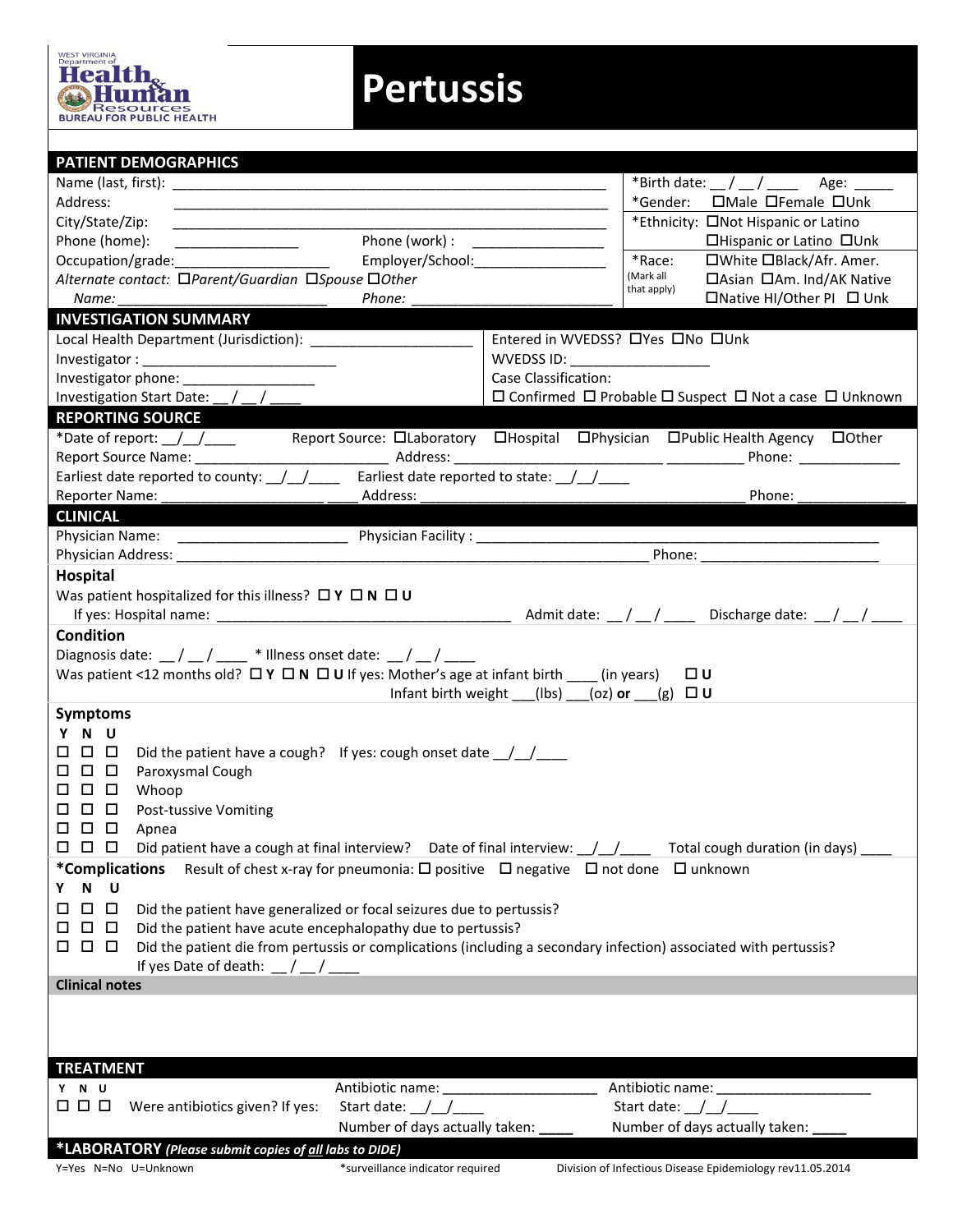| Y N U<br>$\Box$ $\Box$ Was laboratory testing done for pertussis?                                                                                                                                                                                                                                                                                   |                                                                                                                |                                                 |  |  |  |  |  |  |
|-----------------------------------------------------------------------------------------------------------------------------------------------------------------------------------------------------------------------------------------------------------------------------------------------------------------------------------------------------|----------------------------------------------------------------------------------------------------------------|-------------------------------------------------|--|--|--|--|--|--|
| $\Box$ $\Box$ Culture? If yes: Culture date: $\frac{1}{2}$ Result: $\Box$ Not done $\Box$ Unknown $\Box$ Positive $\Box$ Negative $\Box$ Indeterminate<br>$\Box$ Bordetella parapertussis $\Box$ Other bordetella spp $\Box$ Pending<br>□ Negative □ Indeterminate □ Bordetella parapertussis □ Other bordetella spp □ Pending □ Unknown □ Not Done |                                                                                                                |                                                 |  |  |  |  |  |  |
| *VACCINE INFORMATION                                                                                                                                                                                                                                                                                                                                |                                                                                                                |                                                 |  |  |  |  |  |  |
| Did the patient receive a pertussis-containing vaccine? $\Box Y \Box N \Box U$                                                                                                                                                                                                                                                                      |                                                                                                                |                                                 |  |  |  |  |  |  |
| If yes: Number of doses of pertussis-containing vaccine given?                                                                                                                                                                                                                                                                                      |                                                                                                                |                                                 |  |  |  |  |  |  |
| How many doses of pertussis-containing vaccine were given 2 weeks or more before illness onset?                                                                                                                                                                                                                                                     |                                                                                                                |                                                 |  |  |  |  |  |  |
|                                                                                                                                                                                                                                                                                                                                                     |                                                                                                                |                                                 |  |  |  |  |  |  |
| Date of last pertussis-containing vaccine given before illness: \[\]                                                                                                                                                                                                                                                                                |                                                                                                                |                                                 |  |  |  |  |  |  |
| <b>VACCINATION RECORD</b>                                                                                                                                                                                                                                                                                                                           |                                                                                                                |                                                 |  |  |  |  |  |  |
| Date received: ///_____ Anatomical site: ________________                                                                                                                                                                                                                                                                                           | Given by: Last Name: ______________                                                                            |                                                 |  |  |  |  |  |  |
| Vaccine administered: ___________________ Vaccine ID: ___________                                                                                                                                                                                                                                                                                   |                                                                                                                |                                                 |  |  |  |  |  |  |
| Manufacturer: __________________________ Organization ID: ______________                                                                                                                                                                                                                                                                            | Organization Name: 1988 March 1988 March 1988 March 1988 March 1988 March 1988 March 1988 March 1988 March 198 |                                                 |  |  |  |  |  |  |
|                                                                                                                                                                                                                                                                                                                                                     |                                                                                                                |                                                 |  |  |  |  |  |  |
| Date received: ///_____ Anatomical site: _________________                                                                                                                                                                                                                                                                                          |                                                                                                                |                                                 |  |  |  |  |  |  |
| Vaccine administered: ___________________ Vaccine ID: ___________                                                                                                                                                                                                                                                                                   |                                                                                                                |                                                 |  |  |  |  |  |  |
| Manufacturer: ____________________ Organization ID: ___________                                                                                                                                                                                                                                                                                     |                                                                                                                |                                                 |  |  |  |  |  |  |
|                                                                                                                                                                                                                                                                                                                                                     |                                                                                                                |                                                 |  |  |  |  |  |  |
| Expiration Date: / /                                                                                                                                                                                                                                                                                                                                |                                                                                                                |                                                 |  |  |  |  |  |  |
|                                                                                                                                                                                                                                                                                                                                                     |                                                                                                                |                                                 |  |  |  |  |  |  |
| Vaccine administered: ____________________ Vaccine ID: ____________                                                                                                                                                                                                                                                                                 |                                                                                                                |                                                 |  |  |  |  |  |  |
| Manufacturer: _____________________ Organization ID: ____________                                                                                                                                                                                                                                                                                   |                                                                                                                |                                                 |  |  |  |  |  |  |
| Expiration Date: \[\] \]<br>Lot  #:                                                                                                                                                                                                                                                                                                                 |                                                                                                                |                                                 |  |  |  |  |  |  |
| Date received: ///_____ Anatomical site: ________________                                                                                                                                                                                                                                                                                           |                                                                                                                |                                                 |  |  |  |  |  |  |
| Vaccine administered: _______________________ Vaccine ID: _____________                                                                                                                                                                                                                                                                             |                                                                                                                |                                                 |  |  |  |  |  |  |
| Manufacturer: _____________________ Organization ID: ___________                                                                                                                                                                                                                                                                                    |                                                                                                                |                                                 |  |  |  |  |  |  |
| Expiration Date: $\frac{1}{2}$ $\frac{1}{2}$ $\frac{1}{2}$<br>Lot #: ______________________                                                                                                                                                                                                                                                         |                                                                                                                |                                                 |  |  |  |  |  |  |
|                                                                                                                                                                                                                                                                                                                                                     |                                                                                                                |                                                 |  |  |  |  |  |  |
|                                                                                                                                                                                                                                                                                                                                                     |                                                                                                                |                                                 |  |  |  |  |  |  |
| Vaccine administered: _________________________ Vaccine ID: _____________                                                                                                                                                                                                                                                                           |                                                                                                                |                                                 |  |  |  |  |  |  |
| Manufacturer: ______________________ Organization ID: ____________                                                                                                                                                                                                                                                                                  |                                                                                                                |                                                 |  |  |  |  |  |  |
| Expiration Date: \[ \]                                                                                                                                                                                                                                                                                                                              |                                                                                                                |                                                 |  |  |  |  |  |  |
|                                                                                                                                                                                                                                                                                                                                                     |                                                                                                                |                                                 |  |  |  |  |  |  |
| Vaccine administered: _______________________ Vaccine ID: ____________                                                                                                                                                                                                                                                                              |                                                                                                                |                                                 |  |  |  |  |  |  |
| __ Organization ID: _____<br>Manufacturer: ___________                                                                                                                                                                                                                                                                                              | Organization Name: _                                                                                           |                                                 |  |  |  |  |  |  |
| Lot $#$ :<br>Expiration Date: /                                                                                                                                                                                                                                                                                                                     | Organization ID:                                                                                               |                                                 |  |  |  |  |  |  |
| <b>EPIDEMIOLOGIC</b>                                                                                                                                                                                                                                                                                                                                |                                                                                                                |                                                 |  |  |  |  |  |  |
| Y N U                                                                                                                                                                                                                                                                                                                                               |                                                                                                                |                                                 |  |  |  |  |  |  |
| 00 Q                                                                                                                                                                                                                                                                                                                                                |                                                                                                                |                                                 |  |  |  |  |  |  |
| * Is this case epi-linked to a laboratory-confirmed case?                                                                                                                                                                                                                                                                                           |                                                                                                                | If yes, case ID of epi-linked case: ___________ |  |  |  |  |  |  |
| * Is this case part of a cluster or outbreak (e.g. total is 2 or more cases)?<br>0 0 D<br>If yes, name of outbreak?                                                                                                                                                                                                                                 |                                                                                                                |                                                 |  |  |  |  |  |  |
| $\Box$ $\Box$ $\Box$<br>Were there one or more suspected sources of infection (a suspected source is another person with a cough who was                                                                                                                                                                                                            |                                                                                                                |                                                 |  |  |  |  |  |  |
| in contact with the case 7-20 days before the case's cough)?                                                                                                                                                                                                                                                                                        |                                                                                                                |                                                 |  |  |  |  |  |  |
| Number of suspected sources of infection: _____ (see last page for contact tracing sheet)                                                                                                                                                                                                                                                           |                                                                                                                |                                                 |  |  |  |  |  |  |
| Was there documented transmission from this case of pertussis to a new setting (outside the household)?<br>000                                                                                                                                                                                                                                      |                                                                                                                |                                                 |  |  |  |  |  |  |
| Transmission Setting (where did this case acquire pertussis?):                                                                                                                                                                                                                                                                                      |                                                                                                                |                                                 |  |  |  |  |  |  |
| $\Box$ Athletics<br>$\Box$ College                                                                                                                                                                                                                                                                                                                  | $\Box$ Community                                                                                               |                                                 |  |  |  |  |  |  |
|                                                                                                                                                                                                                                                                                                                                                     |                                                                                                                | $\Box$ Correctional facility                    |  |  |  |  |  |  |
| $\square$ Doctor's office<br>$\square$ Daycare                                                                                                                                                                                                                                                                                                      | $\Box$ Home                                                                                                    | $\Box$ Hospital ER                              |  |  |  |  |  |  |
| $\Box$ Hospital outpatient clinic<br>$\Box$ Hospital ward                                                                                                                                                                                                                                                                                           | $\Box$ International travel                                                                                    | $\Box$ Military                                 |  |  |  |  |  |  |
| $\Box$ Place of worship<br>$\square$ School                                                                                                                                                                                                                                                                                                         | $\square$ Work                                                                                                 | $\square$ Other<br>$\Box$ Unknown               |  |  |  |  |  |  |
| PUBLIC HEALTH ACTIONS/NOTES                                                                                                                                                                                                                                                                                                                         |                                                                                                                |                                                 |  |  |  |  |  |  |
| Earliest date of public health action: $\angle$                                                                                                                                                                                                                                                                                                     |                                                                                                                |                                                 |  |  |  |  |  |  |
| YNU                                                                                                                                                                                                                                                                                                                                                 | $\Box$ Lost to follow up                                                                                       |                                                 |  |  |  |  |  |  |
| 0 0 0<br>Post exposure prophylaxis of contacts                                                                                                                                                                                                                                                                                                      |                                                                                                                |                                                 |  |  |  |  |  |  |
| 0 0 0<br>Treatment                                                                                                                                                                                                                                                                                                                                  |                                                                                                                |                                                 |  |  |  |  |  |  |
| 0 0 0<br>Isolation                                                                                                                                                                                                                                                                                                                                  |                                                                                                                |                                                 |  |  |  |  |  |  |
| <b>000</b><br>Education                                                                                                                                                                                                                                                                                                                             |                                                                                                                |                                                 |  |  |  |  |  |  |
|                                                                                                                                                                                                                                                                                                                                                     |                                                                                                                |                                                 |  |  |  |  |  |  |